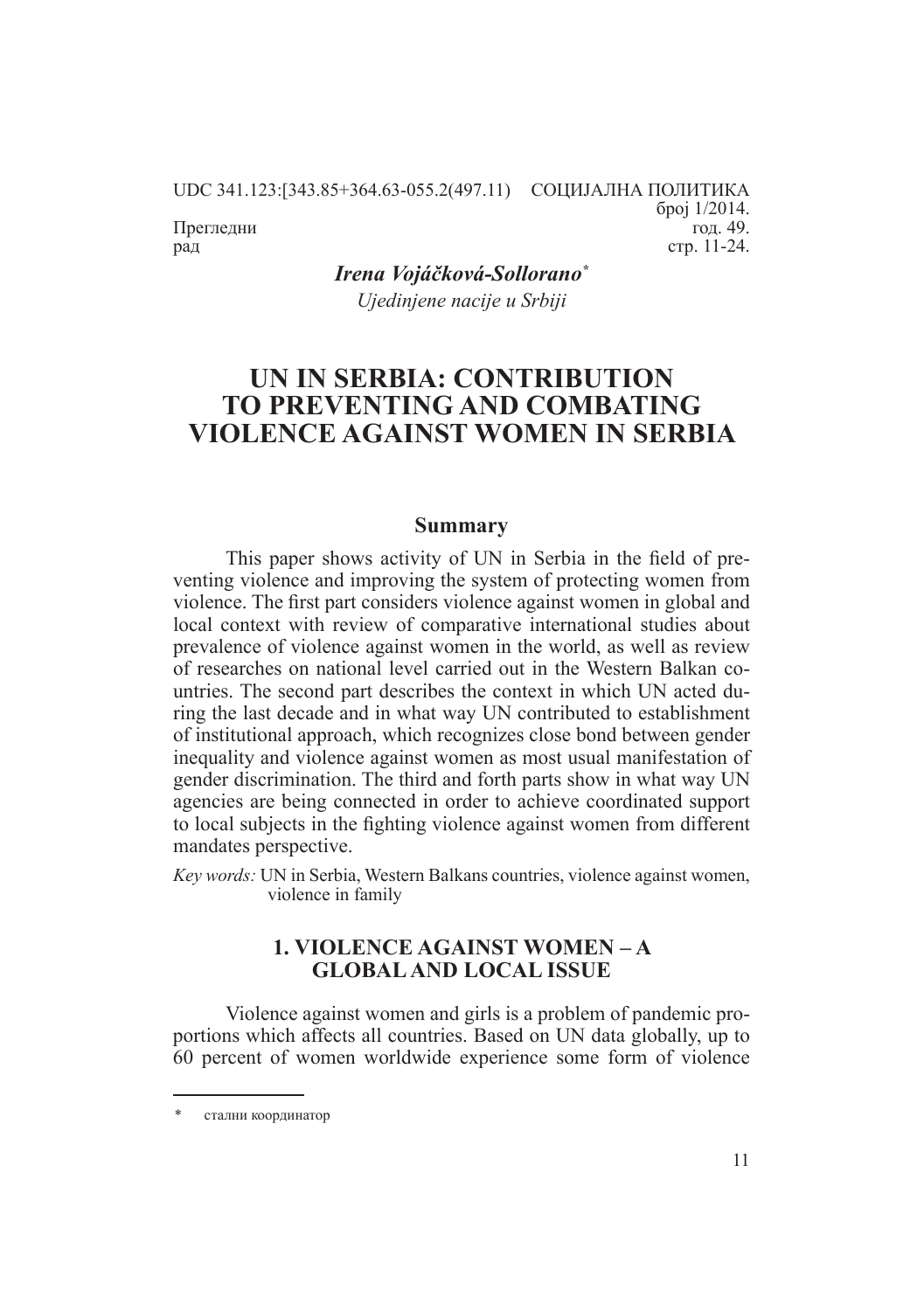(psychological, physical, economic or sexual) from men in their lifetime, and most of this violence takes place in intimate relationships. Statistics indicate that violence against women and girls is a universal phenomenon, irrespective of income, class and culture. Among women aged between 15 and 44, acts of violence cause more death and disability than cancer, malaria, traffic accidents and war combined. Perhaps the most pervasive human rights violation that we know today, violence against women devastates lives, fractures communities, and stalls development.

Even though violence against women is one of the most prevalent forms of human rights violations in the world, it is yet to be researched in a way to provide comparable data across different regions in the world. There are very few researches conducted so far based on the same methodology that would provide basis for the truthful comparison. Namely, the first research of a kind that included Serbia has been done by the World Health Organization in the period 2000-2003 where 10 countries were included in the study (Bangladesh, Brazil, Ethiopia, Japan, Namibia, Peru, Samoa, Serbia and Montenegro, Thailand, and the United Republic of Tanzania) . More than 24,000 women were interviewed on that occasion. The similar methodology was applied by the WHO in 2013 to measure the progress made . Data showed that domestic violence/intimate partner violence, in particular, continues to be frighteningly common and accepted as "normal" within too many societies. The proportion of women who had ever suffered physical violence by a male partner ranged from 13% in Japan to 61% in provincial Peru . In Serbia 23% of women were exposed to that form of violence.

EU Agency for Fundamental Rights published in March 2014 a first comparative prevalence study on violence against women in the 28 member countries of the European Union . The study through which 42000 women were interviewed showed that VaW prevalence in EU is worryingly high. This study offers the methodology for mapping various forms of VaW, ranging from domestic violence forms to violence in public sphere such as workplace and provides basis for future comparative studies in the Region of Western Balkan.

The only mean to compare the situation in various countries are the studies based on the same methodology which provides the grounds for comparison. In the Western Balkan region, so far, there were several researches, but the comparative study is yet to come. Thus, the results of different national surveys are not completely comparable, because of the lack of the common methodology and statistical standards. In conclusion, the comparisons of prevalence data for the Western Balkan region countries are actually approximation of the prevalence of vio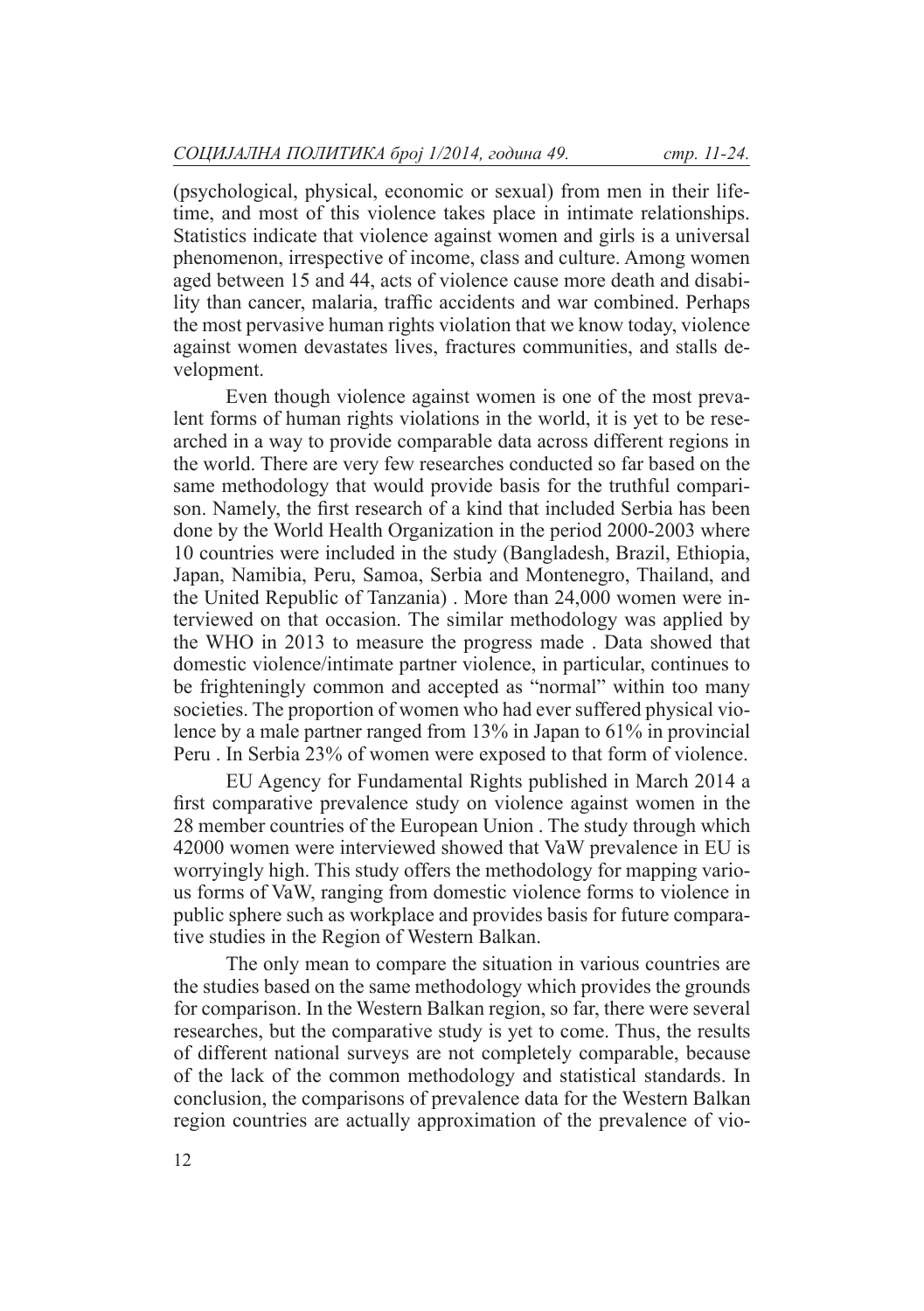

# Chart 1 Proportion of women experiencing intimate partner physical violence at leolence at le-Chart 1 Proportion of women experiencing intimate partner physical vi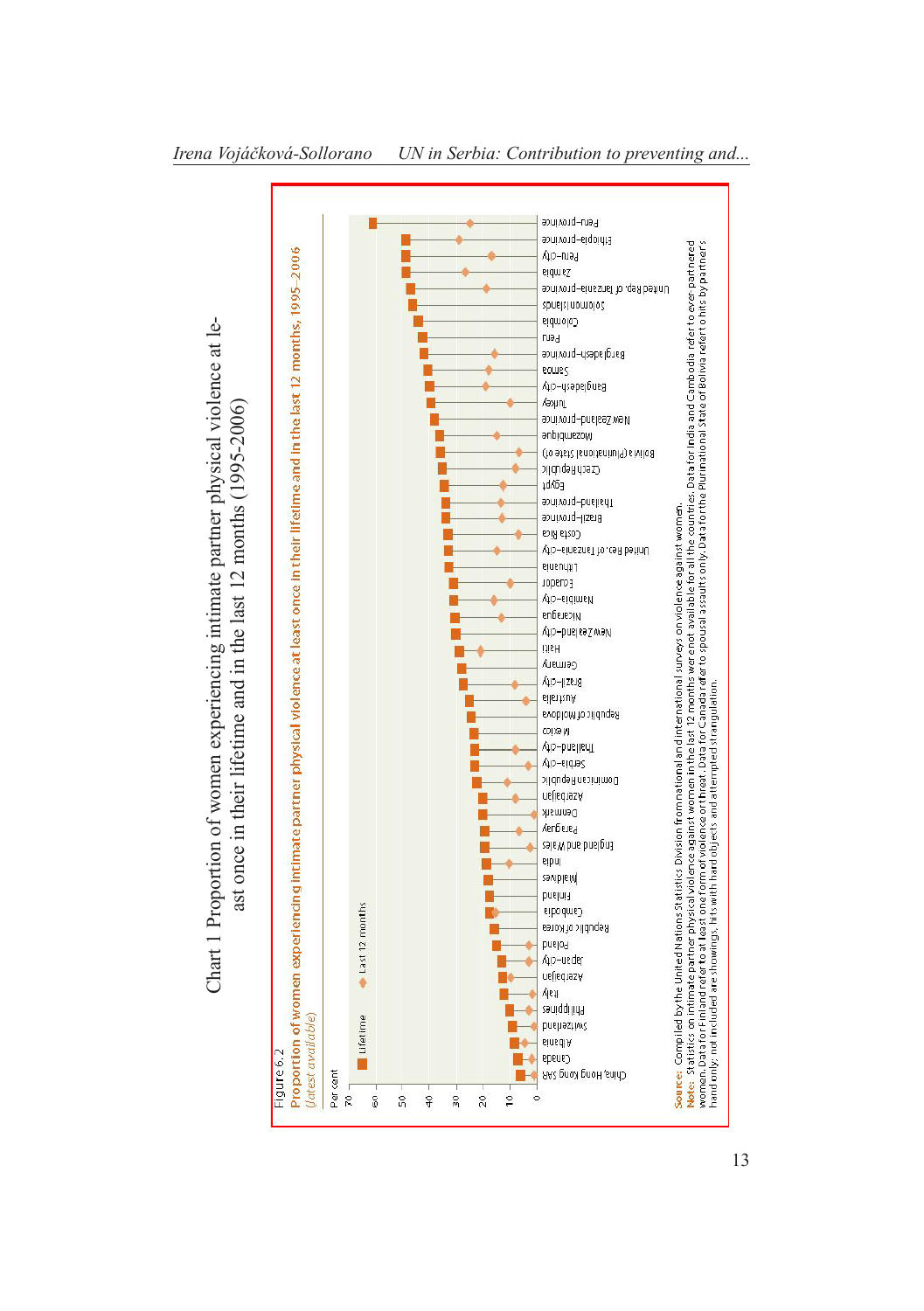lence against women in the countries that conducted national surveys on this issue.

UNDP Serbia has supported the Government to perform a survey in Central Serbia in 2010 and it informed us about very alarming data of 54% of prevalence of violence against women in family and in intimate relationships during their lifetime . Another study in the Autonomous Province of Vojvodina, commissioned by the Provincial Secretariat for Economy, Employment and Gender Equality (PSEEGE) in 2010 revealed that 56.2% of women have experienced some form of domestic violence in their adult life . Similar study, yet based on different methodology was conducted in Bosnia and Herzegovina last year and according to research findings, more than half of the women surveyed (47.2% in BiH, 47.2% in the FBiH and the RS, 47.3%) experienced at least one form of violence from the age of 15 . The research conducted in Bosnia and Herzegovina relied on the research experience in Serbia, supported by the UN, but still applied slightly different contextualized parameters for that country. In interpreting these results it is necessary to take into account the different methodologies used in these surveys and the fact that definitions of violence and collection methods were not identical.

According to the compilation of data from the national surveys performed by the UN Division for Statistics, the proportion of women exposed to physical violence in their lifetime ranges from 12 per cent in China, Hong Kong SAR and 13 per cent in Azerbaijan to about a half or more in Australia and Mozambique (48 per cent), the Czech Republic (51 per cent) and Zambia (59 per cent). According to data from national and international statistical surveys presented in graph, the percentage of ever-partnered or ever-married women that suffered physical violence perpetrated by a current or former intimate partner at least once in their lifetime ranges from 6 per cent in China, Hong Kong SAR and 7 per cent in Canada (data refer to spousal assaults only), to over 48 per cent in Zambia, Peru–city18, Ethiopia–province and Peru–province.

# **2. CONTEXT OF THE UN INTERVENTION IN SERBIA IN THE FIELD OF PREVENTING AND COMBATING VAW**

Over the past decade, Republic of Serbia has established gender equality mechanisms at all levels of power: legislative, executive and independent monitoring mechanisms, at national, provincial and local levels. When it comes to violence against women (VaW), Serbia has ratified a body of laws and policies to reduce and eliminate gender-based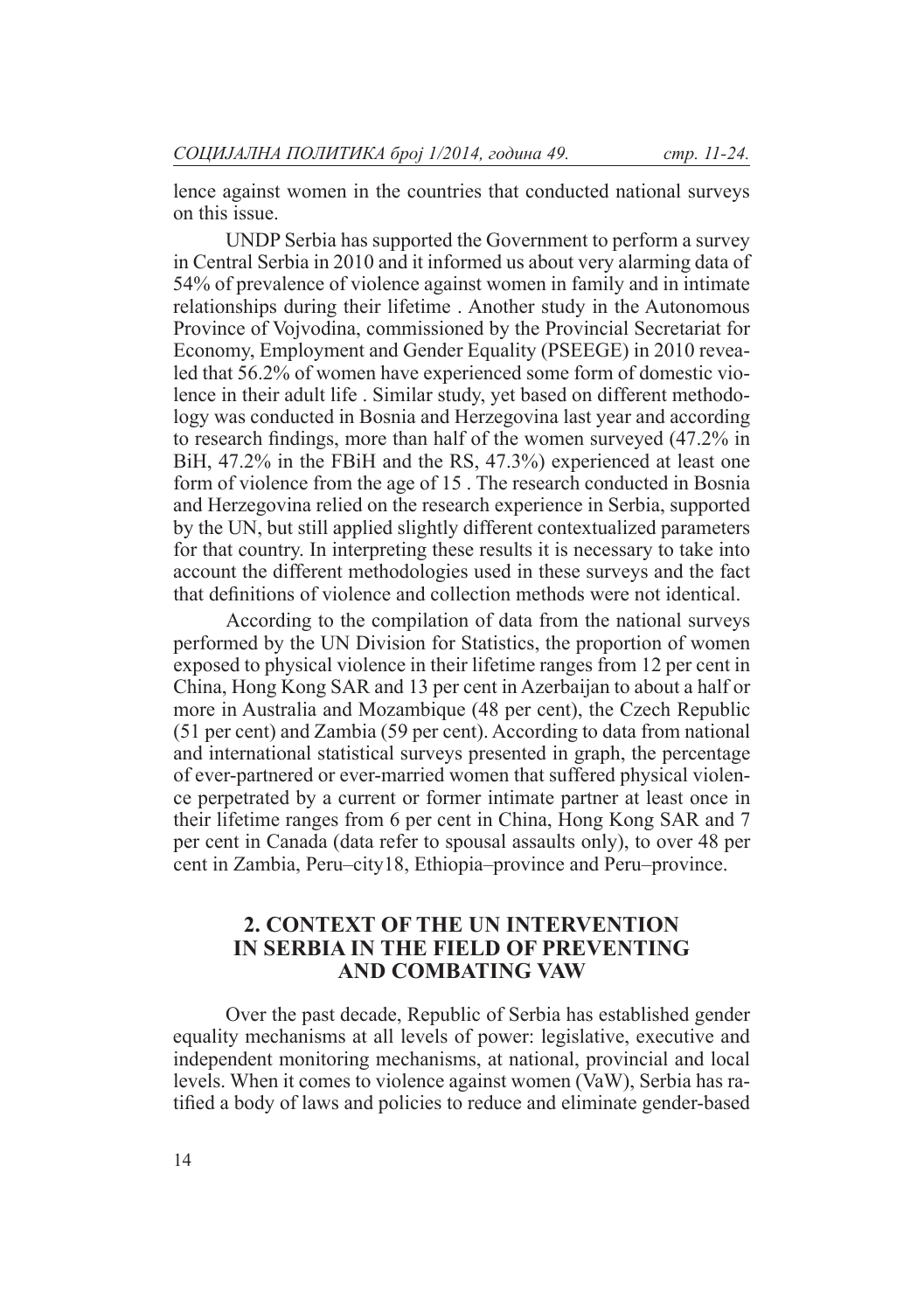violence (GBV). The country's priorities are outlined in the 2011 National Strategy for Prevention and Elimination of Violence against Women in the Family and in Intimate Partner Relationships (2011-2015). The National Strategy is aligned with the international standards with specific attention devoted to the Council of Europe Convention on Preventing and Combating VaW and Domestic Violence (the Istanbul Convention), which was ratified by the National Assembly in October 2013 . In 2011 General Protocol on Procedures and Cooperation of Institutions, Agencies and Organizations in Situations of Domestic and Partner Relationship Violence against Women (hereinafter: General protocol) was adopted by the Government of Serbia (GoS). The General Protocol introduced the obligation for line ministries to define and adopt the specific procedures in response to committed violence against women in family. The set of laws, general and sectorial protocols as well as the National Action Plan for Protection of Children from Violence have been endorsed in the previous years as well. Ministry of Education and Science (MoES), as example, adopted (in the period from 2007-2011) bylaws and other instruments for the protection of children from violence abuse and neglect, which obligated schools to establish necessary mechanisms for prevention and response to violence. This confirms Government recognition of the importance of the problem as well as government's commitment to end violence against women and girls. While there has been some progress in democratic governance reforms, implementation of agreed upon strategic and policy frameworks is still lagging and change of government can still affect the way policies are implemented. Lack of continuity can negatively affect the policies and practices that are currently in place, and which should be strengthened **further** 

Since 2005, four UN-supported projects against VaW have been implemented at the national level and at the level of Autonomous Province of Vojvodina: "Schools without Violence" (hereinafter: SwW) lead by the MoESTD and UNICEF (2005-2012); "Combating Sexual and Gender Based Violence" (hereinafter: SGBV) - implemented by the Gender Equality Directorate of the Ministry of Labor and Social Policy and UNDP with the financial support of the Kingdom of Norway (2009-2012), "Towards a Comprehensive System to End Violence against Women in AP Vojvodina" (hereinafter: EVaW) - implemented by PSEEGE with the support of UN Trust Fund to EVAW (2009-2012) and "Violence against children in South East Europe" (2011-2013) implemented by UNICEF and EU. Contributing to the government's committed action, these projects represented the driving force in improving the policy and legislative framework to prevent and combat VaW in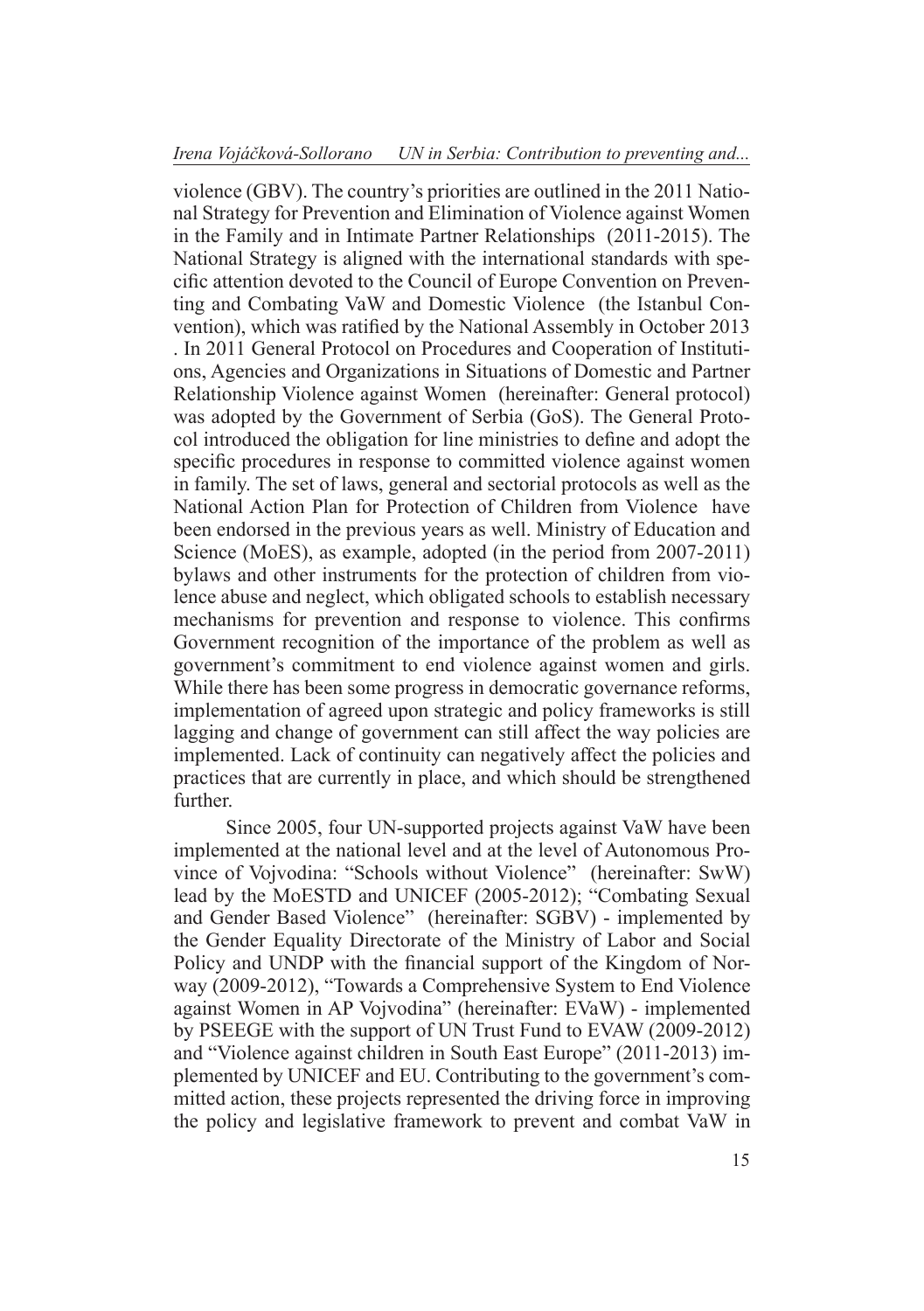the country. They addressed the need to strengthen the institutional response to committed VaW, as well as improve the horizontal and vertical coordination of relevant stakeholders and to create the knowledge basis related to the phenomenon of VaW in Serbia, as well as to raise awareness. The ultimate aim of all these actions was to introduce zero tolerance towards VaW.

Gender equality mechanisms are still relatively recent institutional arrangements. This is reflected in their capacities, both in the numbers of personnel employed and state budgetary resources allocated for the implementation of the strategic documents, and for the enforcement of new laws in the area of women's human rights protection, including addressing the issues related to VAW (both prevention and protection measures).

The severe financial and economic crisis in Serbia has heavily affected the national budget, resulting with reductions in allocation of resources for gender equality mechanisms (GEMs) for preventing and combating violence against women. This increases the threats to implementation of a well-structured policy and legislative framework for prevention and protection of VaW in family and intimate partner relationships. Insufficient funds to ensure the implementation of the anti VaW policies could result with backpedalling related to the existing government commitments and widening of the policy – practice gap, thus creating frustration among key stakeholders including both GEMs and civil society actors, as well as significant negative consequences in the lives of survivors of VAW, due to the weakening of available supports and services.

# **3. UN JOINT PROJECT "INTEGRATED RESPONSE TO VIOLENCE AGAINST WOMEN IN SERBIA"**

The overall goal of the project is to create a social and institutional environment that will contribute to reducing Violence against Women (VaW) in Serbia. The project intervenes in two broad areas of activities: prevention and protection. Within the prevention pillar the project works on expanding and improving the quality of existing mechanisms to prevent and end VaW (Outcome 1). The focus is on raising awareness of violence and offering knowledge and skills among key population groups for non-violence behaviours (adolescent boys), rejecting violence (perpetrators) and reporting violence, when it happens (women subjected to violence). Within the protection pillar, the project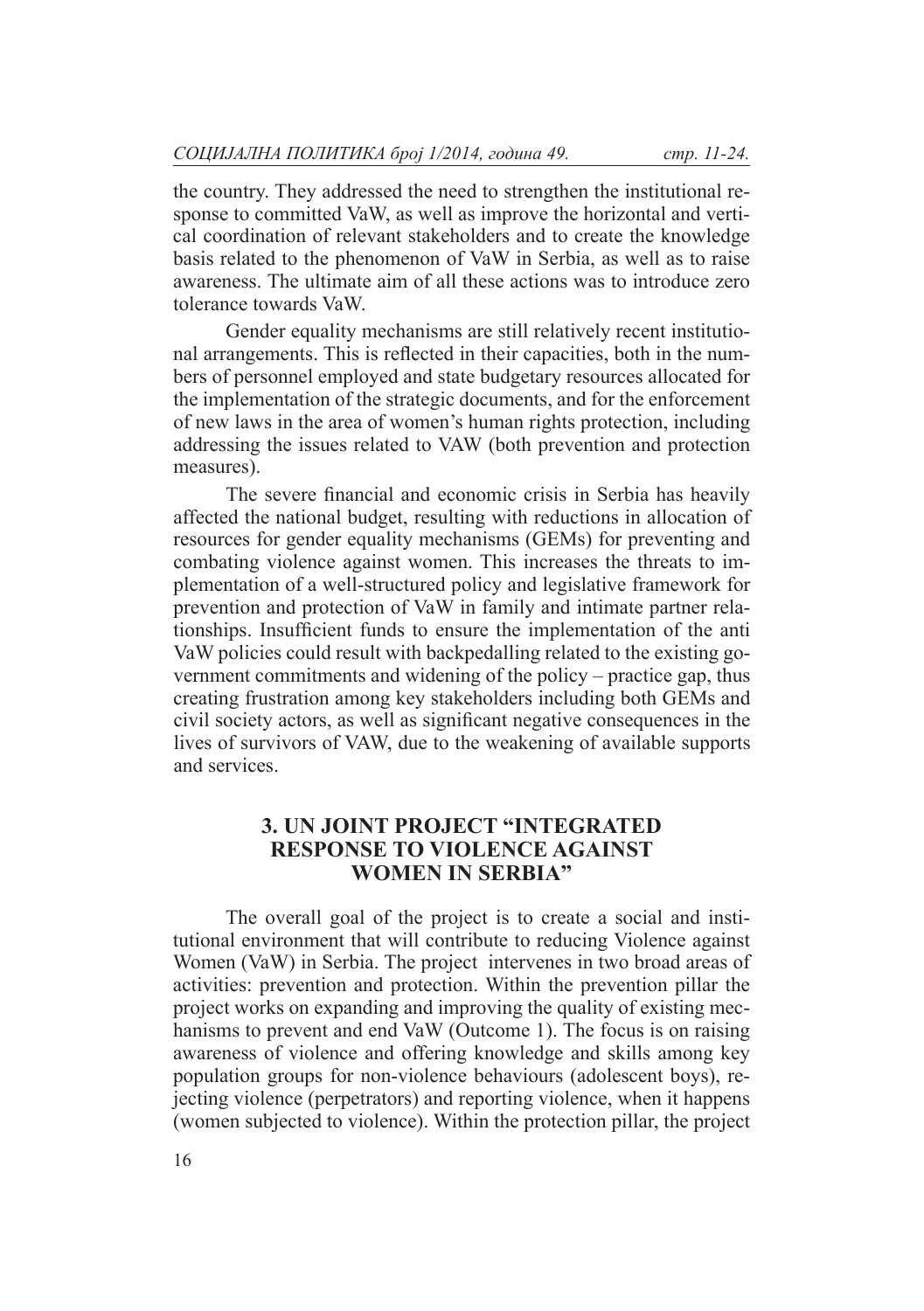aims to expand access, provision and the range of services in response to VaW (Outcome 2). The project assists in implementing standards of the Istanbul Convention (Council of Europe Convention on Preventing and Combating Violence against Women and Domestic Violence) and in reducing the incidence of VaW.

It is expected that the project will result in a sustainable, integrated response to VaW in Serbia. The existence of firm government commitment to VaW, good capacities of key stakeholders to implement measures to address VaW, strong partnerships between the UN and responsible governmental authorities, as well as civil society, and a proven track record of joint programmes and programming within UNCT Serbia constitute solid preconditions for the successful implementation of the project. There are a number of risks stemming from the current institutional, political and economic environment in the country, but the project is well positioned to address those, especially given the nonpartisan position of the UN country team, which is not subject to possible effects of the political changes at different levels of the government.

UNCT Serbia, more specifically three UN agencies - UNDP (as lead agency), UN WOMEN, and UNICEF are the implementing partners of the Joint Project. UN agencies are partnering with the national institutions: the Ministry of Labour, Employment and Social Policy (MoLESP), the Ministry of Education, Science and Technological Development MoESTD) and the Provincial Secretariat for Economy, Employment and Gender Equality of the Autonomous Province of Vojvodina (PSEEGE).

UNDP's role is to contribute to setting the baseline for implementation of the Istanbul Convention, to further support implementation of the National Strategy and General Protocol of Cooperation, and encourage more effective law enforcement in the field of protection of victims.

UNICEF contributes to implementation of the National Strategy and special protocol for protection of children from violence in education institutions, primarily addressing social norms and behaviors of children and youth and working on strengthening education system response to GBV and youth mobilization and participation for ending GBV in the local communities.

UN WOMEN supports development and implementation of the project in Vojvodina, provide technical assistance to the PSEEGE and thematic advice for overall project implementation.

A key implementing partner is the national body responsible for implementation of GBV policies - MoLESP, as it is aimed at directly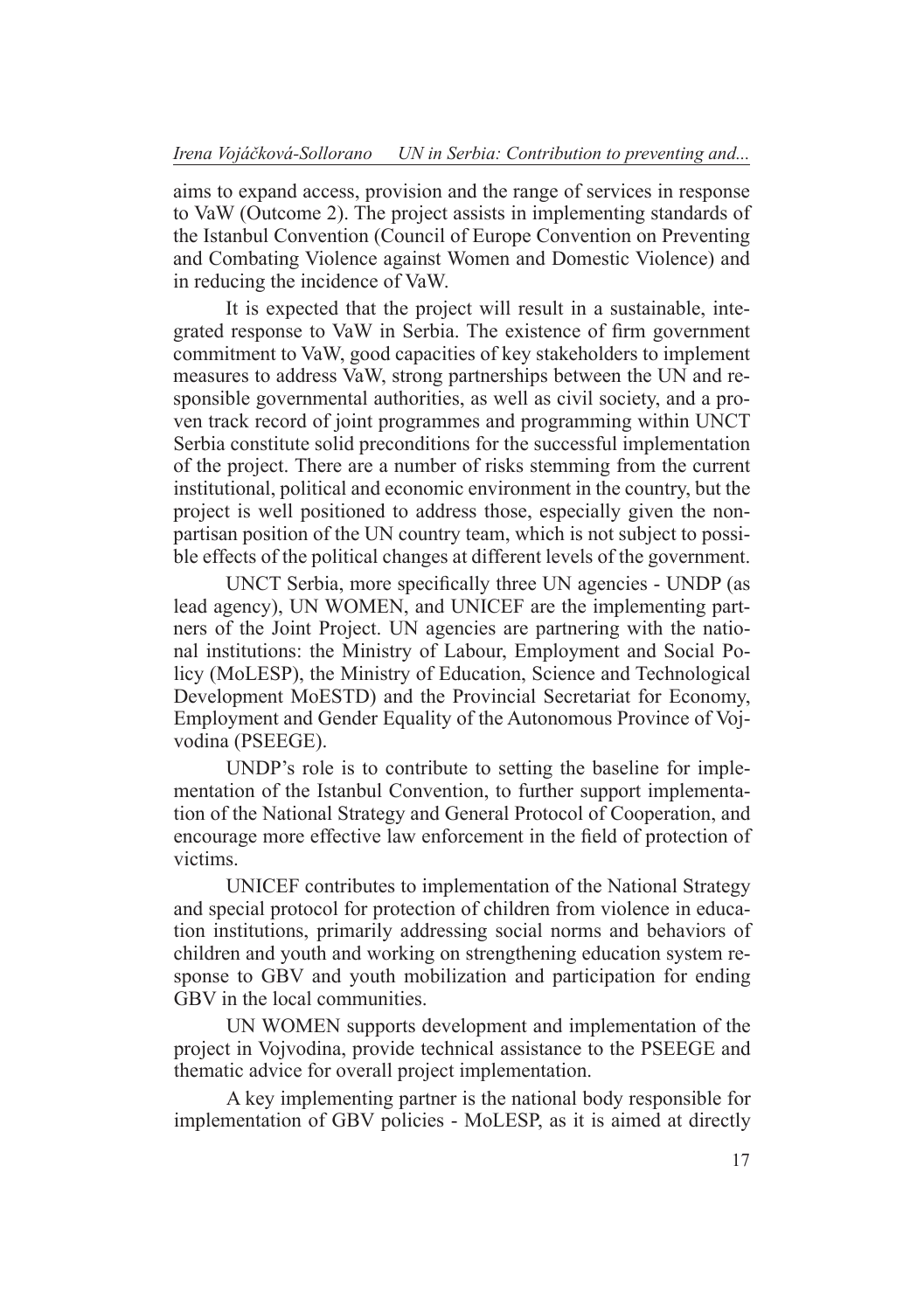contributing to the implementation of the National Strategy, which represents the overall framework of intervention. In addition, the project partners with the provincial gender mechanism –PSEEGE. The project works with the gender equality mechanisms (GEMs) at the national, provincial and local levels, strengthening their capacities to implement the National Strategy. At the same time, in line with the objectives of the Strategy, and its implementation documents (in particular the General Protocol), the project engages a wide range of institutions and organizations involved in the protection of survivors of violence, at the national (MoLESP, MoI, MoJ, MoH, MoESTD) and the local (CSWs, local territorial units of the Police, local healthcare centres, primary and secondary schools, courts and local prosecutors offices) levels. MoESTD is the key partner in changing gender perception and roles. Education system component is implemented directly by the MoESTD, Unit for violence prevention, thus ensuring its full integration and complementarity to the already existing institutional framework. Initiatives and activities to prevent violence against women and girls are addressing the general public and the community at large to educate and raise awareness on VaW. Working through primary and secondary schools, and youth-led organisations the project addresses youth and adolescents, particularly boys, in order to raise awareness on GBV, change stereotypes linked to gender roles and their relation to violence, and strengthen appropriate responses to GBV.

The UN supports public private partnerships to enhance and strengthen policy implementation in order to reduce and eliminate violence against women, especially in service provision, recognizing the role of civil society organizations (CSOs), which are important in providing services to the survivors of violence, thus capitalizing on their expertise and experience in supporting survivors of gender-based violence at the community level. The CSOs SOS helpline service providers are supported and engaged in the project through grants assignment in order to provide 24/7 SOS response mechanism through coordinated action. The existing SOS women's organizations led SOS hotlines are supported and involved in the minimum standards setting for SOS helplines, such as SOS from Vranje, Cultural Center Damad from Novi Pazar, Peščanik from Kruševac, SOS women center from Novi Sad, Fenomena from Kraljevo, Women for Peace from Leskovac, "...Out of circle" from Belgrade and Novi Sad (target group: women with disabilities), Roma Association - SOS for minority groups women from Novi Bečej and Osvit from Niš (target group: Roma women), Autonomous Women's Centre etc. The project engages with the women's organizations network, such as Women against Violence network.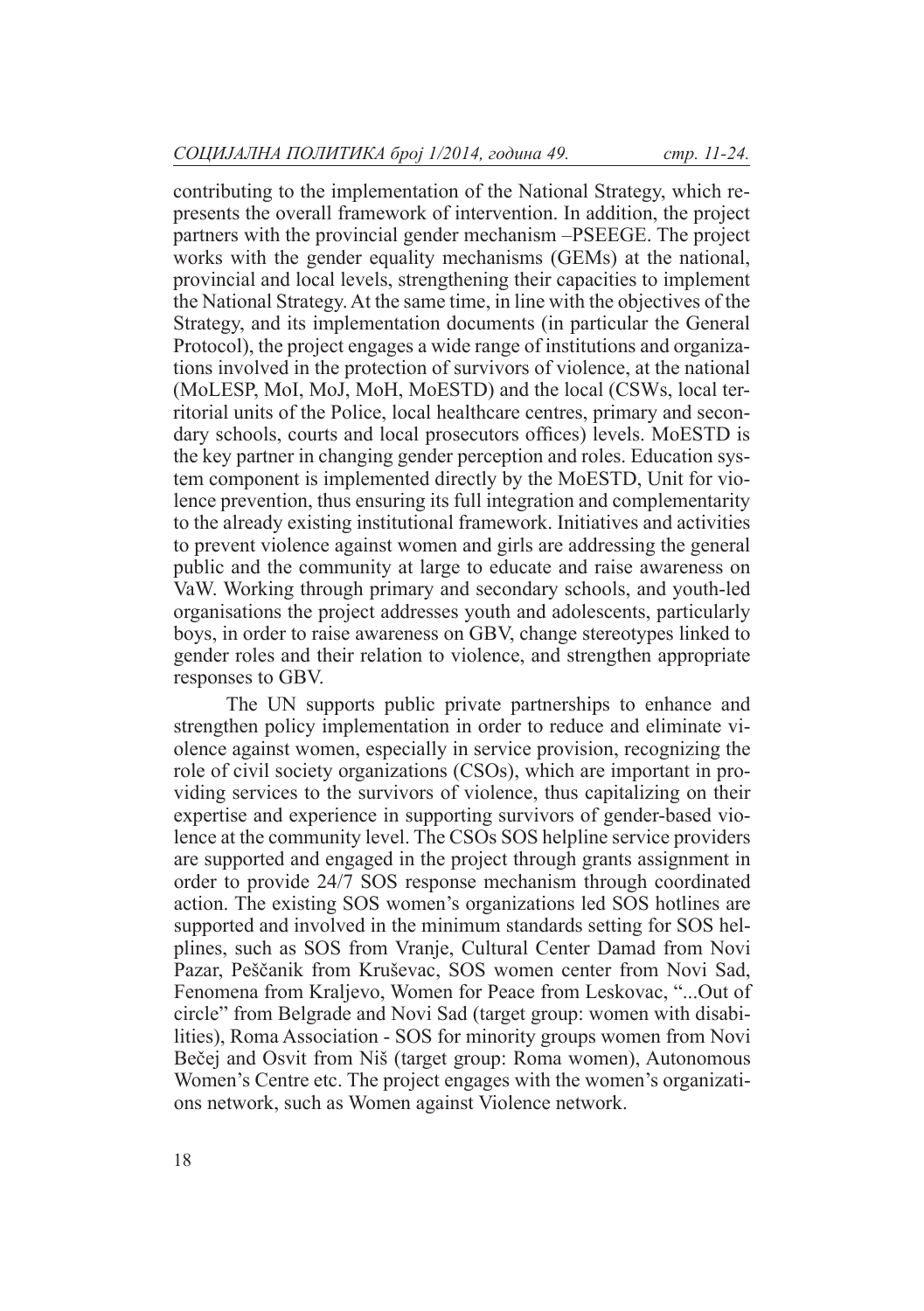#### *Irena Vojáčková-Sollorano UN in Serbia: Contribution to preventing and...*

The outreach component of the JP is strengthened by the partnership with the media house Fund B92, partner organization in the raising awareness component and in creating zero tolerance to VaW social environment. The first web-one-stop-shop-info-center on VaW has been established through this partnership and became a reference point for the issue: www.sigurnakuca.net

# **4. RESULTS/ACHIEVEMENTS**

The project built upon and expanded on mechanisms and frameworks that have been set through the three UN-led interventions, mentioned in the previous sections. The project consolidated the results of the previous actions and ensured that sufficient capacity is in place for an integrated approach in service delivery at the local level in order to ensure implementation of the existing policies and measures against VaW.

Key strategies for achieving the results were pursued as follows:

- Clear division of roles in the project implementation;
- Strategic partnerships with key stakeholders, including government at the national, provincial and local levels, as well as local women's NGOs and private sector (e.g. Fund B92);
- Ensuring full government ownership over the project activities through continuous coordination and in part national implementation modality;
- Strong outreach component based on joint project identity and common goal in creating social environment that condemns VaW.

The project built local level service providers capacities in Central Serbia and in Vojvodina to better deliver "integrated service delivery model" through following actions:

• by providing specialized trainings at the local level and developing capacities of actors working on different aspects of violence against women (police, healthcare, judiciary, social workers, CSOs) on multisectoral cooperation tools and modalities and by advocating for the commitment of local authorities to address gender based violence in a comprehensive manner and in accordance with the national strategy and to ensure the necessary framework for the successful implementation of the set of protocols. Only in 2013 the joint project worked in 15 towns in Central Serbia and AP Vojvodina and trained more than 500 professional service providers;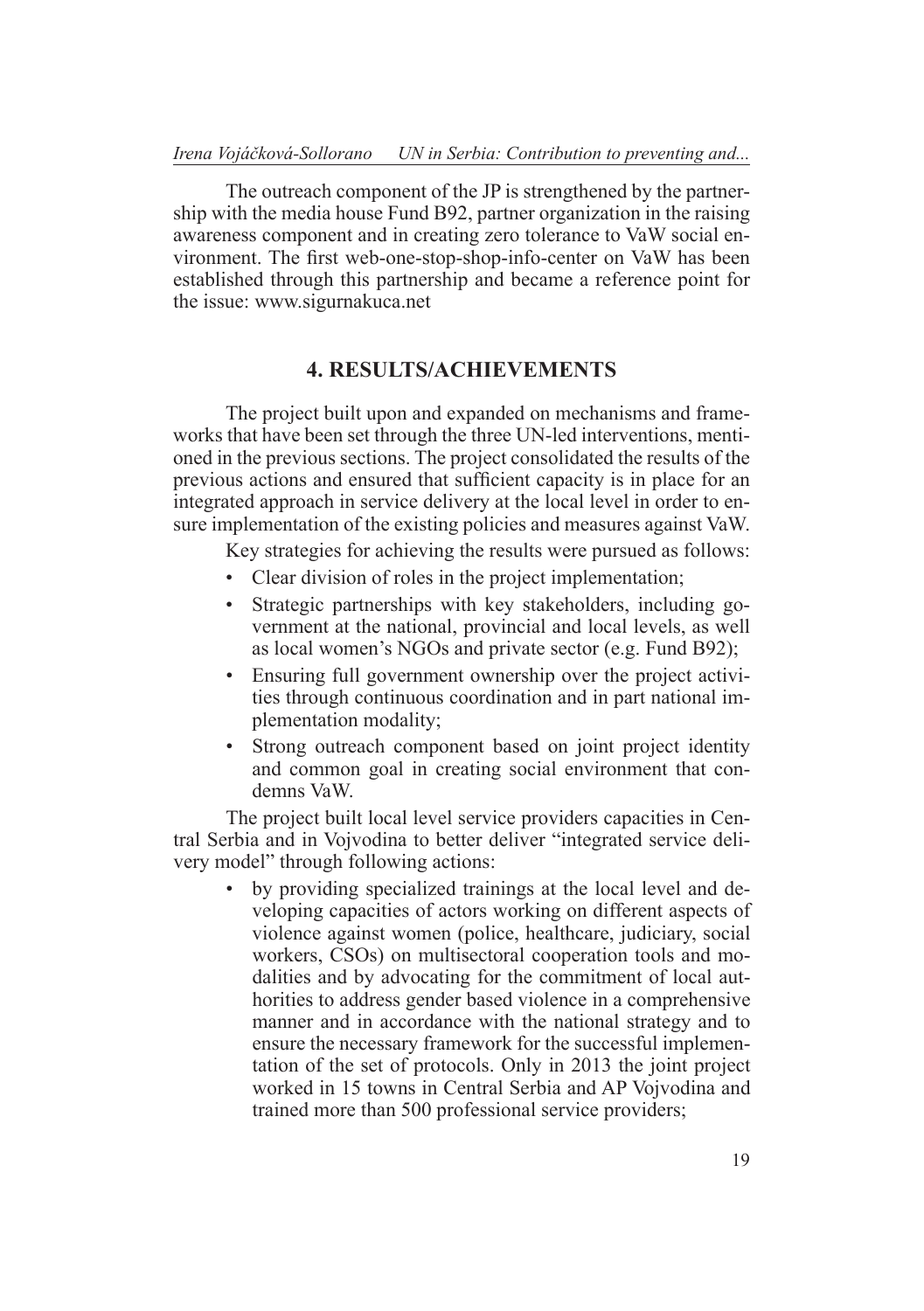• by supporting specialist service providers (women NGOs) in a process of institutional recognition of their expertise (through the project MoLESP involved 10 women NGOs in drafting the minimum standards for SOS helpline service to women survivors of violence) and by supporting the process of establishing a unique SOS hotline as a 24/7 service for victims of violence. The project supports 11 SOS helpline service providers for women survivors of violence.

In addition, through cooperation with Police Academy and Judicial Academy, over 600 police officers, judges and prosecutors were trained to become better able to address the survivor's needs and use more efficiently and effectively the existing policy and legislative framework.

Vojvodina's government initiated the new policy drafting cycle in preventing and combating VaW, which will integrate the lessons learnt from this joint initiative and will build on the results of the previous Strategy for Protection against Domestic Violence and Other Forms of Gender Based Violence in the Autonomous Province of Vojvodina  $(2008 - 2012)$ .

All components related to the education system have been integrated in the system. Baseline study has been conducted involving children and youth from elementary to high schools in mapping their perception of gender norms, gender based violence and perception of security related to gender specific parameters. Regional units of the MoE (education advisors, focal points from violence prevention) and 60 experts from the network of professionals active in violence prevention in the education system have been involved in the process of setting mechanisms for monitoring and provision of relevant support to schools re GBV, thus providing regular support through already existing mechanisms of support. Education packages for professional development of teachers are accredited and manuals for their implementation will be widely available. Schools are required to annually prepare plans for violence prevention and annual reports, and project is working on ensuring that reducing GBV becomes a continuous part of the school plans. Local youth community partners have been selected to enable their continuous work on these issues in the future. As education on GBV became integral part of the "School without violence" programme its integration within the system will be assured through it. The sustainability is dependent on the funds from local donations.

The interventions in the area of preventing and combating violence against women imply involvement of a wide range of stakeholders from the public, private and civil society sector. As for the public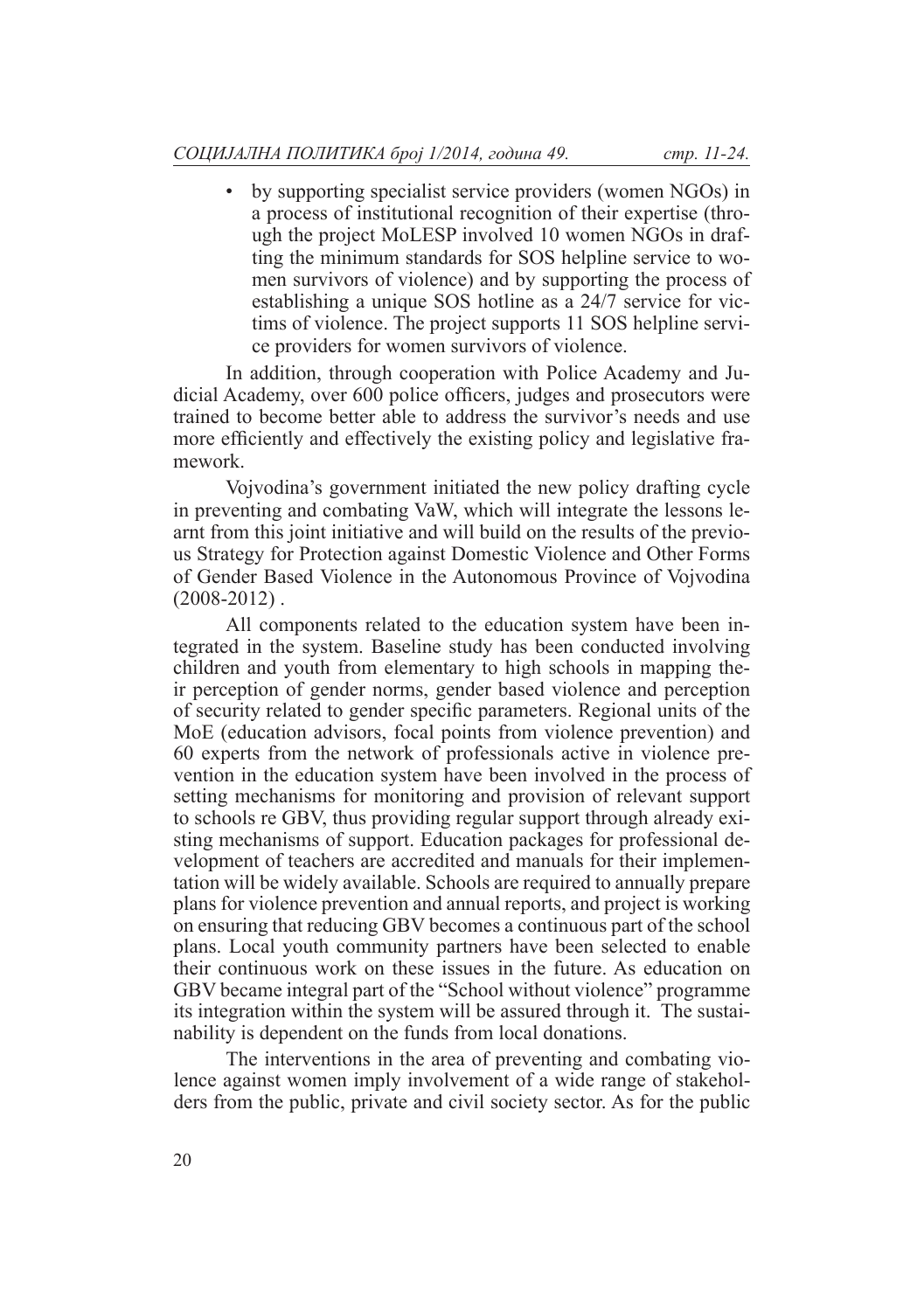sector the crucial aspect of success lies in active involvement of different sectors: social protection, healthcare, education, judiciary, police forces and civil society. For this reason the project is partnering with numerous line ministries in the project implementation: Ministry of Labor, Employment and Social Policy (MoLESP) as the main national partner with the leading role in this field in the Government, but also the Ministry of Interior (MoI), the Ministry of Health (MoH), the Ministry of Justice (MoJ) and the Ministry of Education, Science and Technological Development (MoESTD). In the same time, in order to assure the vertical coordination within the sectors, the project is partnering with the key gender equality mechanism at the provincial level – Provincial Secretariat for Economy, Employment and Gender Equality (PSEEGE), as well as with the numerous local level gender equality mechanisms (GEMs). The civil society sector plays an important role in this field, giving that the only specialist service providers in the country are women NGOs active in this field over past two decades. Thus, the CSOs are integral part of the protection system, as recognized by the recently ratified Istanbul convention. Over the past three years there is the evidence of increased media attention, as demonstrated by regular UN quantitative thematic media analysis and the recent qualitative media analysis published within the project. The private sector is also increasingly expressing the interest in the topic within their corporate social responsibility programmes. Thus, all of these stakeholders have been mobilized and included in the project implementation which required extensive coordination and mediation of different stakeholders' interests. UNCT is in a unique position for providing the neutral ground for cooperation and coordination with such a wide range of interested parties and guarantee the impartiality, integrity and clearly specified vision of the common goal in preventing and eliminating violence against women in the country.

#### **REFERENCES**

- Babović Marija, Olivera Pavlović, Katarina Ginić, Nina Karađinović, Rasprostra njenost i karakteristike nasilja nad ženama u Bosni i Hercegovini, Agencija za ravnopravnost spolova Bosne i Hercegovine, Sarajevo, 2013.
- Babović Marija, Katarina Ginić i Olivera Vuković, Mapiranje porodičnog nasilja prema ženama u Centralnoj Srbiji, Projekat "Borba protiv seksualnog i rodno zasnovanog nasilja" Ministarstva rada i socijalne politike, Beograd, 2010.
- Kervinen Elina and Markku Heiskanen, Study on international activities in the field of data collection on gender-based violence across the EU, European Institute for Gender Equality, 2013.
- Nikolić-Ristanović Vesna (ur.), Nasilje u porodici, Pokrajinski sekretarijat za rad, zapošljavanje i ravnopravnost polova, Novi Sad, 2010.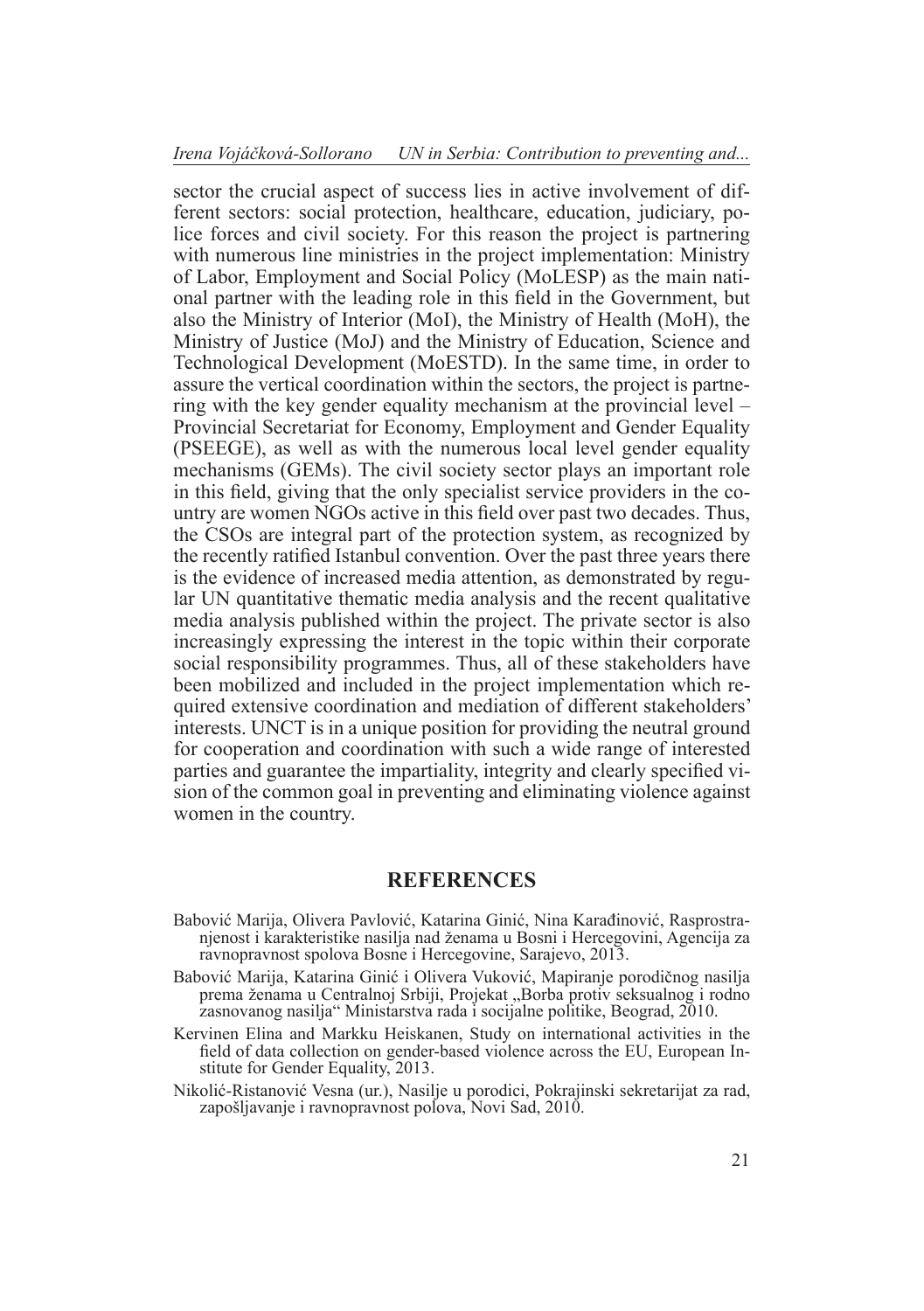- Otašević Stanislava (ur.), Nasilje u partnerskim oddnosima i zdravlje, Autonomni ženski centar, Zdravstveni program, Beograd, 2005.
- "Violence against Women" (Chapter 6: 127-139) in The World's Women, UN Division for Statistics, 2010: http://unstats.un.org/unsd/demographic/products/ Worldswomen/WW2010%20Report\_by%20chapter(pdf)/violence%20aga-<br>inst%20women.pdf
- WHO multi-country study on women's health and domestic violence against women: summary report of initial results on prevalence, health outcomes and women's responses. Geneva, World Health Organization, 2005.
- WHO, Global and regional estimates of violence against women: prevalence and health effects of intimate partner violence and non-partner sexual violence, World Health Organization, 2013.

Web references:

- European Agency for Fundamental Rights research on Violence against Women in European Union: http://fra.europa.eu/en/press-release/2014/violence-against-women-every-day-and-everywhere
- http://www.un.org/womenwatch/daw/egm/vaw-stat-2005/docs/expert-papers/Ne vala.pdf
- http://apps.who.int/iris/bitstream/10665/85239/1/9789241564625\_eng.pdf
- Activities of the Provincial Secreteriat for Economy, Employment and Gender Equality of AP Vojvodina: http://www.hocudaznas.org/publikacije/nasilje\_u\_ porodici\_u\_vojvodini/index.html
- International and National Documents:
- Council of Europe Convention on Preventing and Combating VaW and Domestic Violence, CETS n. 210.
- Zakon o potvrđivanju Konvencije Saveta Evrope o sprečavanju i borbi protiv na silja nad ženama i nasilja u porodici, 2013, "Službeni glasnik Republike Srbije - Međunarodni ugovori" 12/13
- National Policy documents:
- Nacionalna strategija za sprečavanje i suzbijanje nasilja nad ženama u porodici i u partnerskim odnosima, "Službeni Glasnik" 27/2011.
- Opšti protokol o postupanju i saradnji ustanova, organa i organizacija u situacijama nasilja nad ženama u porodici i u partnerskim odnosima, adopted by the Government of Serbia, Conclusion 05 N. 56-8645/2011 on 24th November 2011.
- Nacionalna strategija za prevenciju i zaštitu dece od nasilja," Službeni glasnik RS" n. 122/08; Akcioni plan (2010-2012) za sprovođenje ove strategije, Službeni glasnik RS n. 15/10.
- Strategija za zaštitu od nasilja u porodici i drugih oblika rodno zasnovanog nasilja u Autonomnoj Pokrajini Vojvodini za period od 2008. do 2012. godine
- "Integrated Response to Violence against Women in Serbia" web sources:
- Web-one-stop-shop-info-center on Violence against Women in Serbia: http://sigurnakuca.net/pocetna.4.html
- UNDP Serbia web page, space dedicated to the JP: http://www.rs.undp.org/content/serbia/en/home/operations/projects/poverty\_reduction/integrated-response-to-violence-against-women-in-serbia.html
- Blog on multisectoral cooperation as a model for integrated service delivery: http:// www.rs.undp.org/content/serbia/en/home/ourperspective/ourperspectiveartic les/2014/03/05/it-takes-a-community-to-end-violence-against-women.html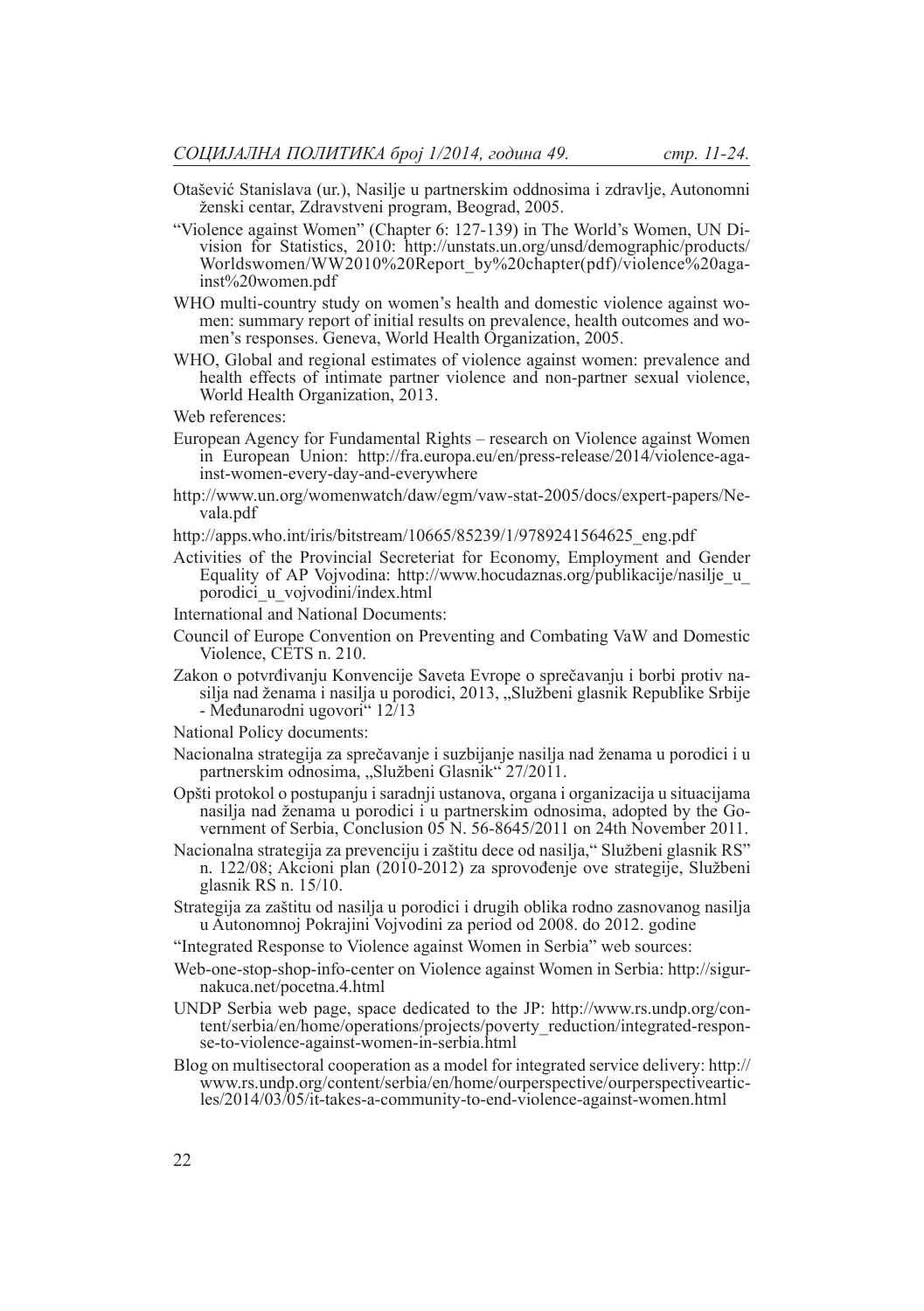- Blog on work with perpetrators programme: http://www.rs.undp.org/content/ser bia/en/home/ourperspective/ourperspectivearticles/2013/10/01/work-withperpetrators-better-protection-of-victims-of-gender-based-violence.html
- UNICEF Serbia "School without Violence" programme, space dedicated to intro ducing gender dimension of violence in school programmes: http://www.sbn. rs/rodno-zasnovano-nasilje-5

"Integrated Response to Violence against Women in Serbia" publications:

- "Multisectoral Cooperation Institutional Response to Violence against Women", UNDP, Belgrade,  $2013$  – the collection of a set of protocols for cooperation and conduct in cases of VaW, available in Serbian and in English: http://www. rs.undp.org/content/serbia/en/home/library/poverty/multisectoral-cooperation- -institutional-response-to-violence-ag/
- http://sigurnakuca.net/un\_protiv\_nasilja/publikacije\_projekta/protokoli\_o\_postu panju\_i\_saradnji\_ustanova,\_organa\_i\_organizacija\_.50.html
- "Media Coverage of Violence against Women in Serbia Qualitative Analysis" available in Serbian with summary in English:
- http://www.rs.undp.org/content/serbia/en/home/library/poverty/kvalitativna-anali za-medijskog-izvetavanja-o-nasilju-nad-enama-u/
- http://sigurnakuca.net/un\_protiv\_nasilja/publikacije\_projekta/kvalitativna\_anali-<br>za\_medijskih\_sadrzaja\_o\_nasilju\_nad\_zenama.177.html
- News from the future: the Istanbul convention and due diligence in combating VaW - available in Serbian with summary in English:
- http://sigurnakuca.net/un\_protiv\_nasilja/publikacije\_projekta/vesti\_iz\_buducno-<br>sti:\_istanbulska\_konvencija\_i\_odgovornost\_drzave\_za\_borbu\_protiv\_nasi-<br>lja\_nad\_zenama.388.html
- Useful tools created through the project "Integrated Response to Violence against Women in Serbia" and made available:
- Database of all service providers (both general and specialist) that operate in Serbia, first time available and accessible to the general public: http://www.sigurnakuca.net/srzn/index.php
- Femicide database of stories of femicide in the context of family and intimate partner relationship violence. Stories are based on the media reports on these cases and the database covers all the cases media reported on in the period January 2011 to December 2013: http://sigurnakuca.net/nasilje\_nad\_zenama/ femicid/femicid\_-\_price\_o\_ubijenim\_zenama.318.html
- Video materials produced through "Integrated Response to Violence against Wo men in Serbia":
- Video clip created in cooperation with Fund B92 for the purpose of the internatio nal campaign "16 days of activism against VaW" and presented in the National conference on "Due diligence in combating VaW" held on 25th November 2013: http://www.youtube.com/watch?feature=player\_embedded&v=c4h7dT45j98
- Video clip created in cooperation with Fund B92 and presented in the National conference on "Multisectoral cooperation as a model for institutional response to VaW" held on 26th April 2013: http://bcove.me/toiui7nl
- Other video materials made available to the public: http://sigurnakuca.net/znania\_o\_nasilju\_nad\_zenama/videoteka/kampanja\_%22potpisujem%22.399. html